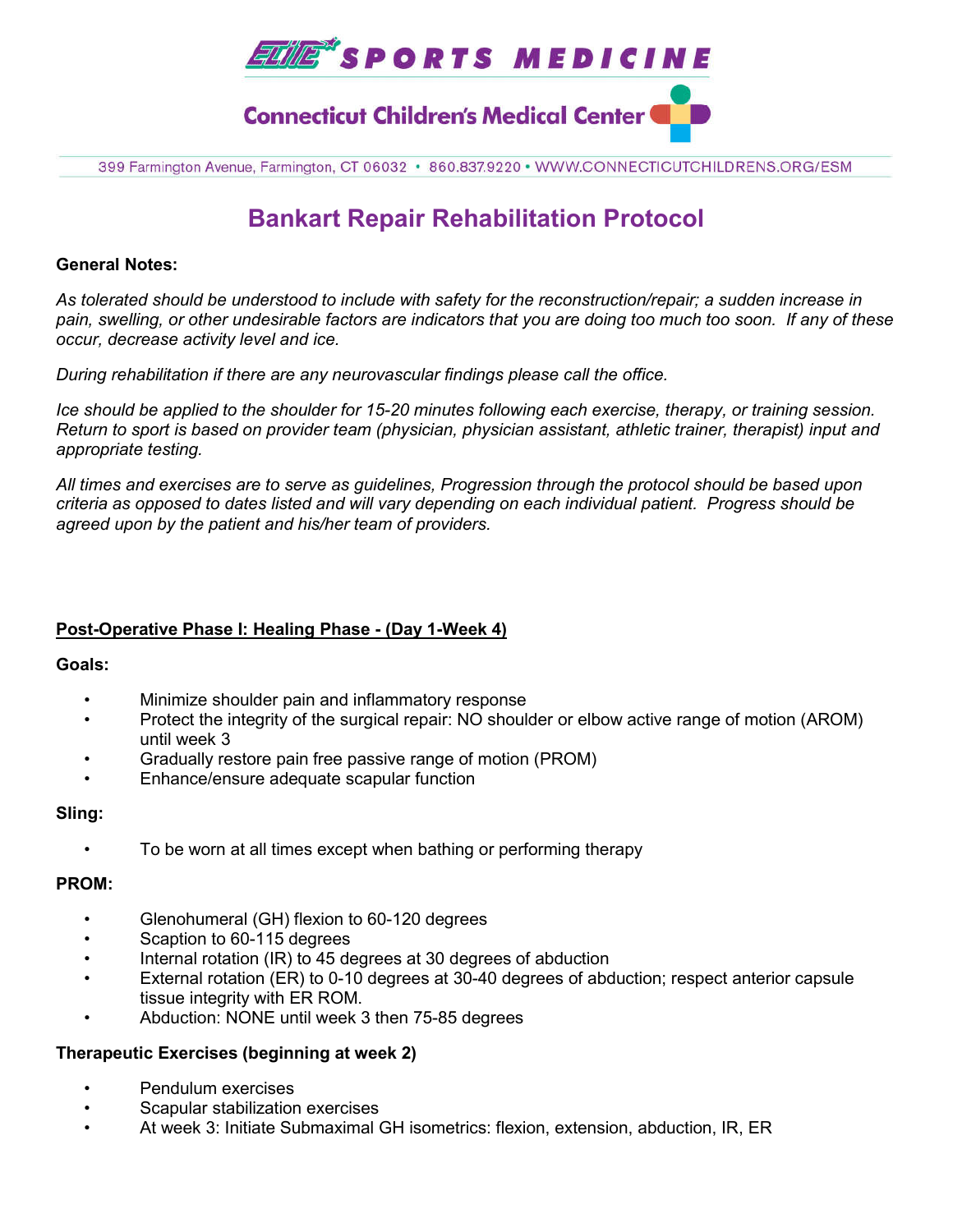

**Connecticut Children's Medical Center (** 

399 Farmington Avenue, Farmington, CT 06032 · 860.837.9220 · WWW.CONNECTICUTCHILDRENS.ORG/ESM

# **Bankart Repair Rehabilitation Protocol**

#### **Modalities/Education:**

- Frequent cryotherapy for pain and inflammation
- NMES (neuromuscular electrical stimulation) for scapula stabilizer strengthening as needed
- Patient education regarding posture, joint protection, positioning, hygiene, etc.

#### **Manual:**

- Scar and soft tissue mobilization as needed
- Joint mobilizations as needed
- Cryotherapy 6-8 times per day for 15 to 20 minutes each

# **Post-Operative Phase II: Motion Phase - (Week 4 – Week 8)**

#### **Goals:**

- Minimize shoulder pain and inflammatory response
- Protect the integrity of the surgical repair
- Progress PROM
- Begin light waist level activities

#### **Sling:**

- Discontinue use of pillow as directed by physician/therapist after week 4.
- Begin to wean from sling between weeks 6-8.

#### **ROM:**

- Progress shoulder PROM (do not force any painful motion)
	- o Glenohumeral (GH) flexion to 135 degrees (full by week 6-8)
	- o Scaption to 135 degrees (full by week 6-8)
	- o Internal rotation (IR) to Full
	- o External rotation (ER) to 30 degrees (Progress slowly to 90 degree @ 90/90 by week 6-8
	- o Abduction: 120 degrees (160 degrees by week 6-8)

# **Therapeutic Exercises:**

- Progress scapular stabilization exercises
- Isometrics Maximum effort
- Isotonics in allowed range of motion as tolerated
	- IR and ER performed at 0° only
- UBE with minimal to light resistance at 6 weeks
	- o Must have adequate ROM and no pain

# **Proprioception:**

• Initiate rhythmic stabilization as tolerated in allowed range of motion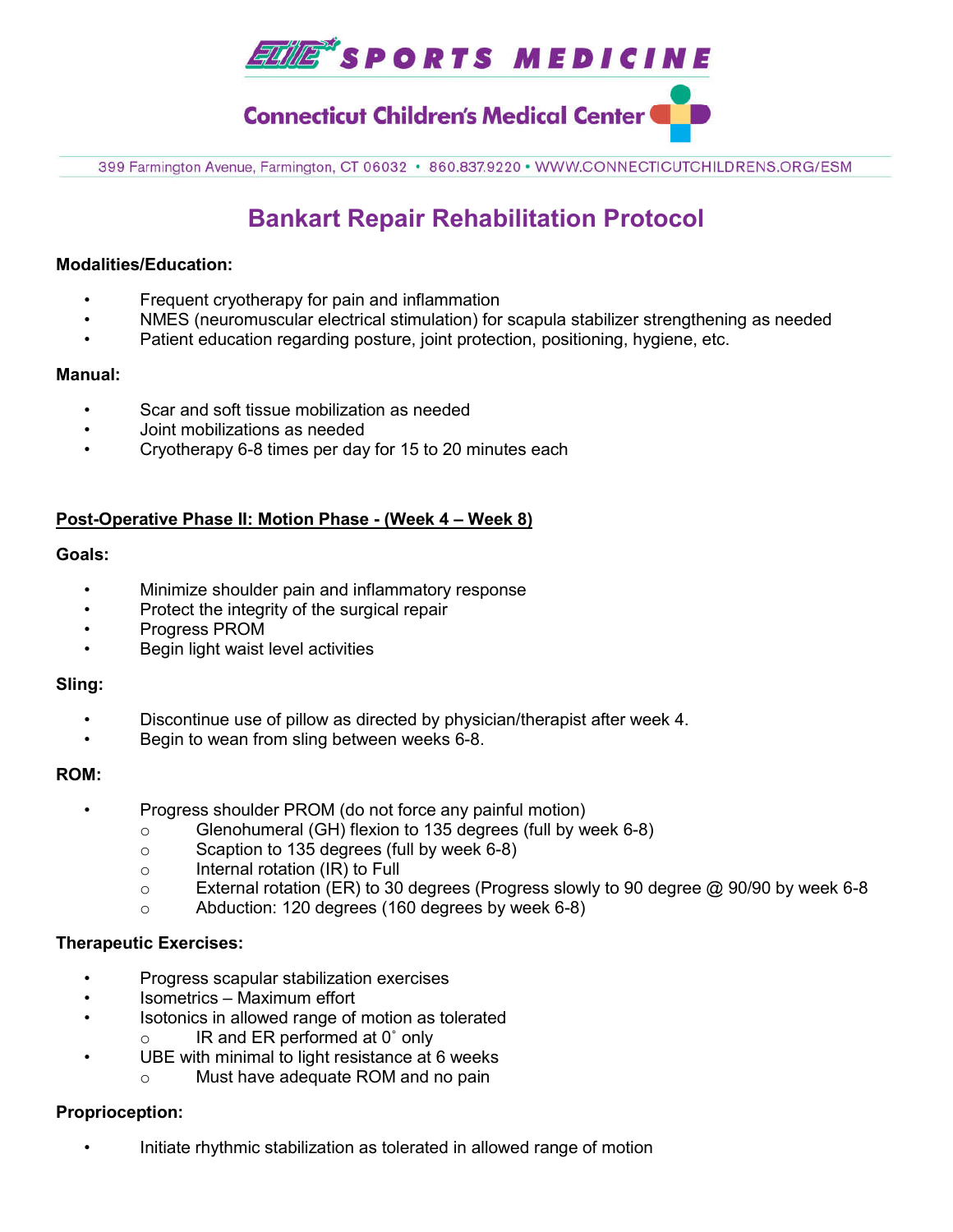

# **Connecticut Children's Medical Center (**

399 Farmington Avenue, Farmington, CT 06032 · 860.837.9220 · WWW.CONNECTICUTCHILDRENS.ORG/ESM

# **Bankart Repair Rehabilitation Protocol**

### **Modalities:**

Continue cryotherapy for pain and inflammation

#### **Manual:**

- Scar and soft tissue mobilization as needed
- Joint mobilizations as needed

#### **Progression to Phase III:**

- No pain
- No swelling
- Full motion including 90˚ external rotation @ 90˚ abduction
- Adequate shoulder strength (4/5)

# **Post-Operative Phase III: Activity Phase - (Week 8 – Week 12)**

#### **ROM:**

• Full pain free range of motion

#### **Therapeutic Exercises:**

- Progress as tolerated, concentric and eccentric exercises
	- Achieve full PROM/AROM in a given plane before strengthening in that plane
- Continue to advance scapula and upper extremity strengthening as tolerated in all planes o Include diagonal planes
- Begin strengthening @ 90/90 position (Week 10)
- Avoid chest/anterior strengthening exercises

### **Manual:**

- Scar and soft tissue mobilizations as needed
- Joint mobilizations as needed

#### **Cardio:**

UBE, Stationary bike, Elliptical with light upper body, treadmill

# **Modalities:**

• Cryotherapy after activity/therapy for pain